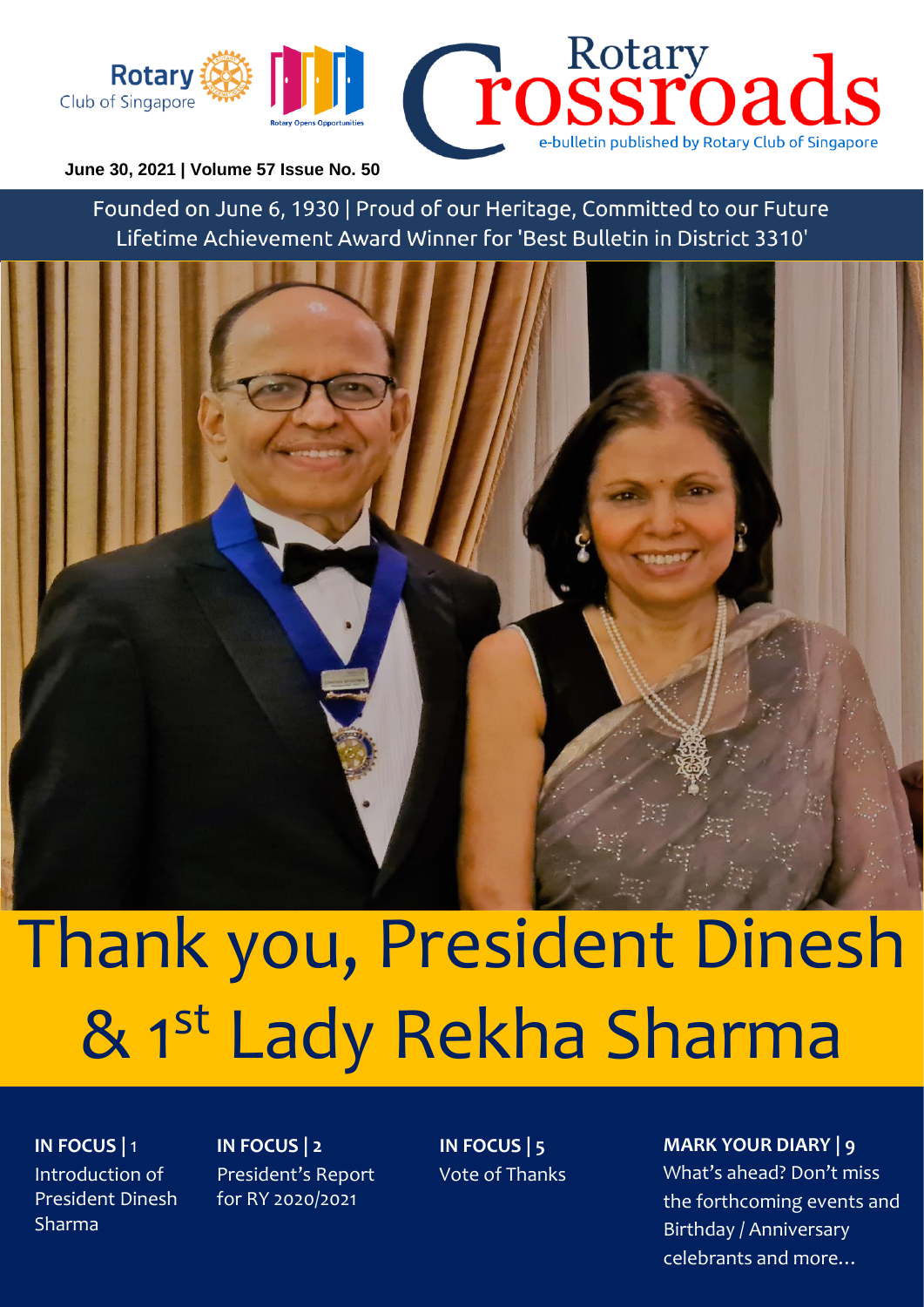## **Introduction of President Dinesh Sharma**

*By PP Stan Low*

**In Focus** 

*Prior to President Dinesh's report to the Club, Honorary Secretary Brigitte Holtschneider call upon PP Stan Low to introduce him. Following is an extract of the introduction***:**

Fellow Rotarians, Ladies and Gentlemen, I have been given this honour to welcome all of you to this evening's meeting, and to introduce someone whom we have seen on Zoom, more than once a week, every week, this past 12 months. Without fail.

I first met him in the 1980's, in Bangkok, through a cement plant project. He was working for Endress & Hauser, an Instrumentation and Control equipment manufacturer. This project was a cement plant with boilers.

I was working for Westinghouse Industry Group, selling Oxygen Analysers for boilers.

Boilers brought us together, and kept our friendship always on the boil.

In early 2000, together with First Lady Rekha, they started their own company called " DNR Process Solutions". Following his business concept of SERVANT LEADER, they built this into a sought-after multi-million dollar company.

He joined our Club in 1994 and distinguished himself by serving in various Committees. Several times, he was invited to take on the Presidency of The Rotary Club of Singapore, but he always said NO as he was not ready. However, he promised that when he can, he will. And that is what he has done. He is a man of his words. He used to tell me : "Changes and challenges gives you a chance to improve and do better". So, when unexpected events happened this year, he and his Board followed this mantra and took this chance, this opportunity, to improve and make our Club even better.

He is our first totally virtual President, inducted virtually, and handing over the Chain of Office also virtually. But he is not a mirage. Despite the lockdowns caused by Covid-19, he and his Board achieved so much to help the less fortunate from India to Brazil, from Philippines to Malaysia, and from Singapore to Indonesia.

Here is a man who totally believes in "SERVICE ABOVE SELF".

He is well supported by an elegant First Lady, Rekha who is a gracious hostess. Those fortunate Sunday morning Jolly Walker Rotarians who had been served breakfast at their home, knows how gracious she is.

Fellow Rotarians, Ladies and Gentlemen, may I now request you to UN-MUTE your microphones. Thank you.

Now, it is my pleasure to call upon our President to conduct his very last meeting of this Rotary Year 2020-2021, President Dinesh Sharma.



*PP Stan Low*

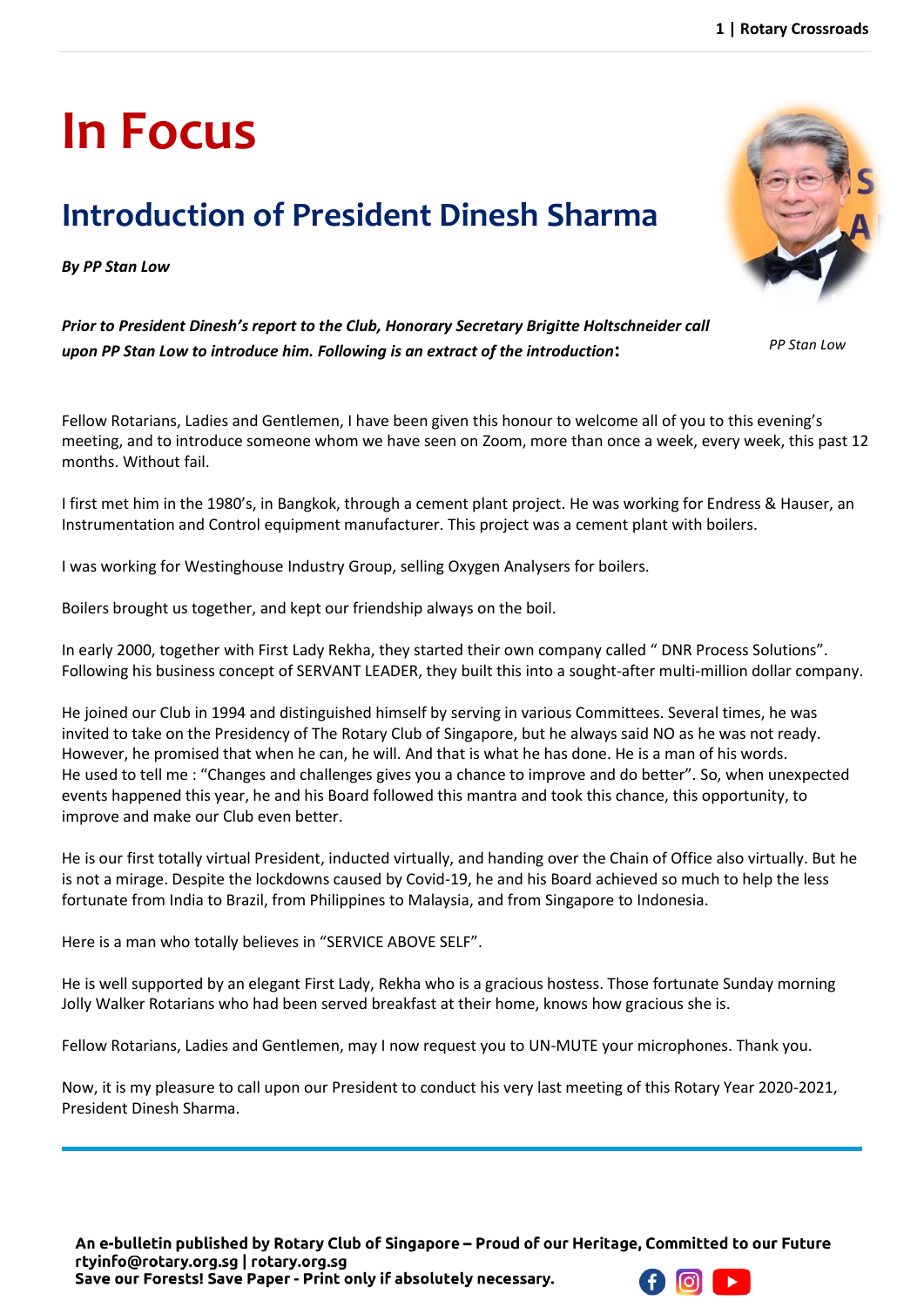# **In Focus**

## **Report for Rotary Year 2020-2021**

#### *By President Dinesh Sharma*

Thank you, PP Stan, for the kind words & Introduction!

Honorary members, PDGs', Past Presidents, distinguished guests, charming spouses and fellow Rotarians, ladies and gentlemen,

Welcome to grand finale of this Rotary Year, it is a coincidence that the first club meeting was held on 1st of July 2020 and the final meeting is today, 30th June that means we worked 365 days of the year.

I have been on mission mode throughout the Rotary year and the year has just passed. I hardly realized. When I received some messages after the installation ceremony, I paused to reflect on the year. Let me share these messages which touched my heart! \*Good job enjoyable Rotary year, salutation from Betty and JK, From PP JK Ong. \*Splendid year completed in great spirit and conviction, proud of you, PDG Ivor, \*You did so much and beyond our expectation. Phone call from PDG Philbert Chin.

I am not used to such a generous appreciation, but it did motivate me to reflect on my journey as President of this great club. I would like to share it with you in short from the beginning. It all started from late January 2020 when my team of Directors came on board. My top priority was to formulate strategy and plan and for that I spoke to many senior Rotarians and Past Presidents including PDG Philbert and Pak Mohan, I got valuable feedback in addition PP Mohan gave me 3 years strategy documents prepared by senior Rotarians which could not be or partially implemented in last years.

One of the clear tasks was to strengthen our club internally, to look for the gaps and make transformational changes, implementation of strategies, other reforms waiting for years. All these were known but overlooked possibly due to other commitments in past years. As my term as President was only for a year, it became more important to formulate a **mission** to remain focused and **credo** as how to execute and achieve our goal. I stated both in my acceptance speech as President a year ago and I presented to our members during first club assembly on July 1, 2020.

We followed our mission to strengthen our club and generate a lasting impact from our work and create inspiring experience to engage our members. We used the acronym **IMPACT**, by being Innovative, Measurable, Proactive, Adaptive, Compassionate, and working in Team. We had clear focus:

**First,** to strengthen our club by streamlining administration and finance, Growth in the membership, enhance public image and PR, carry out reforms pending for years.

**Second,** to find and implement an impactful major project to serve the local community in Singapore, while carrying out community services by our service committees.

**Thirdly,** Innovative ideas to give inspiring experience to our members and engage them.

While carrying out reforms, fixing gaps, I knew that four established Service Committees, Community, Vocational, International and Youth were the interface with the beneficiaries, providing humanitarian service that is what.

Rotary stands for. We took the help of Past Presidents and senior Rotarians, to advise and carrying out the mentorship and support on specific areas or Projects to ensure we deliver our best to the underprivileged and communities where needed. I am incredibly pleased to say that our team of Directors delivered what we promised, and the year ending with outstanding achievements.

An e-bulletin published by Rotary Club of Singapore – Proud of our Heritage, Committed to our Future rtyinfo@rotary.org.sg | rotary.org.sg

Save our Forests! Save Paper - Print only if absolutely necessary.



*President Dinesh* 

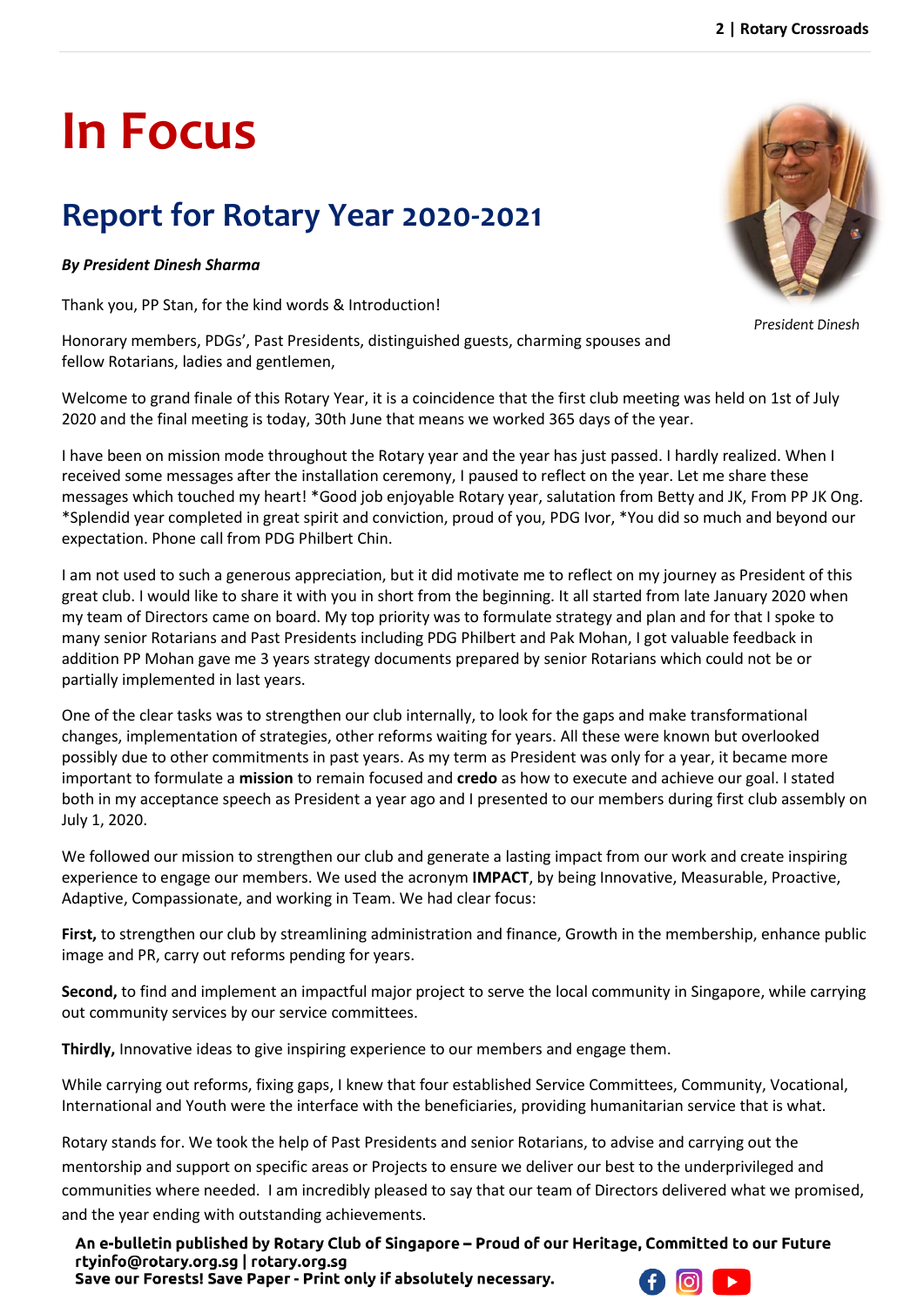#### **Report for Rotary Year 2020-2021…***contd.*

We started with restoring our Club and service committees 'meetings on Wednesdays and Thursdays, respectively. We held up the weekly meeting sequence, with robust, record attendance and participation from many members and guests. The virtual meetings allowed us to reach out to outstanding speakers around the world. Since February, we were able to return to once in a month to Hybrid meetings at Conrad Hotel, because of the limit of 50 members physically present at a time. But it lasted only for three months, and we were back to only virtual meetings. But it was an experience with full house each time.

We **streamlined** club administration and **digitized** the accounting and transaction process by transferring outsourced accounting to in-house. It was possible due to graceful retirement of one of our staff Ivy and Ms Linda Lim, a new person well versed in accounting and information technology joining the team at secretariat.

An **office manual** is ready with all system, processes and procedures documented including timely submissions. We equipped our secretariat to be mobile to work from home or office. Today the club secretariat has excellent team with super-efficient delivery.

The **Club's accounts** were meticulously overseen by Hon. Treasurer, with the year's accounts "live" and in preparation for the audit to be undertaken in August 2021. The banking and payment procedures are online with specific project QR codes/ Pay Now instructions available with a rationalization of expenses. The new Board is expected to be authorized for banking procedures by July 2021 itself.

**Growth and renewal in membership** is of paramount importance to strengthen the club. We were able to attract prospective members due to increasing vibrancy in the club. With the enthusiastic energy of VP Suresh Keerthi, the Club saw a record 40 new members inducted to the Club, a feat not seen for many years.

We brought dramatic improvement in **public image and public relations** both internal and external. It was achieved by creating a new e-brochure with all our club information and continually updating the club website and social media platforms. Recordings of club meetings were regularly uploaded on YouTube and dissemination of information by poster and flyers from club service committee was quick, highlighting the work done by club service committees.

Lastly, we further transformed system and processes by prioritizing and implementing major part of **three-year strategic plan** which our senior Rotarians had worked hard in crafting it, ensuring relevance and compliance with new constitution. We established four club committees, Club Administration, Membership, Public Image and Club Rotary Foundation in addition to four very established service committees. We will be the first club in the district to implement latest RI Club 2019-22 Constitution and Bylaws already approved by our Board and adopted by members.

We brought back long-established tradition of serving local community by impactful **club major project** for supply of equipment of high standard for Central kitchen which will be known as Happy Rotary Kitchen at new premises of Willing Hearts a secular nonaffiliated charity run by Volunteers. The objective of the sustainable major project is to increase free meal capacity of 8000 to 20,000 meals per day to help underprivileged people in the current difficult time affected and impacted by the pandemic.

Our very generous members have already contributed the record amount of \$166,000.00 required for Happy Rotary Kitchen through FRCS, the Foundation of Rotary clubs of Singapore, and I am pleased that Tote Board and the Government will contribute dollar-for dollar matching under the EFR programme, and the additional matching grant amounting to S\$ 166,000.00 will be donated to Elder Care home as contribution from Rotary Club of Singapore.

We had record 37 numbers of global grants approved for projects with value of projects amounting to USD 2.54 million, out which 13 are for serving affected communities by Covid 19 pandemic. Under our Covid 19 response, we are supplying PSA oxygen generating plants and medical equipment like ventilators through our partner Rotary clubs in Kolkata, Pune, Purulia, Bhopal, Ujjain, and Nepal.

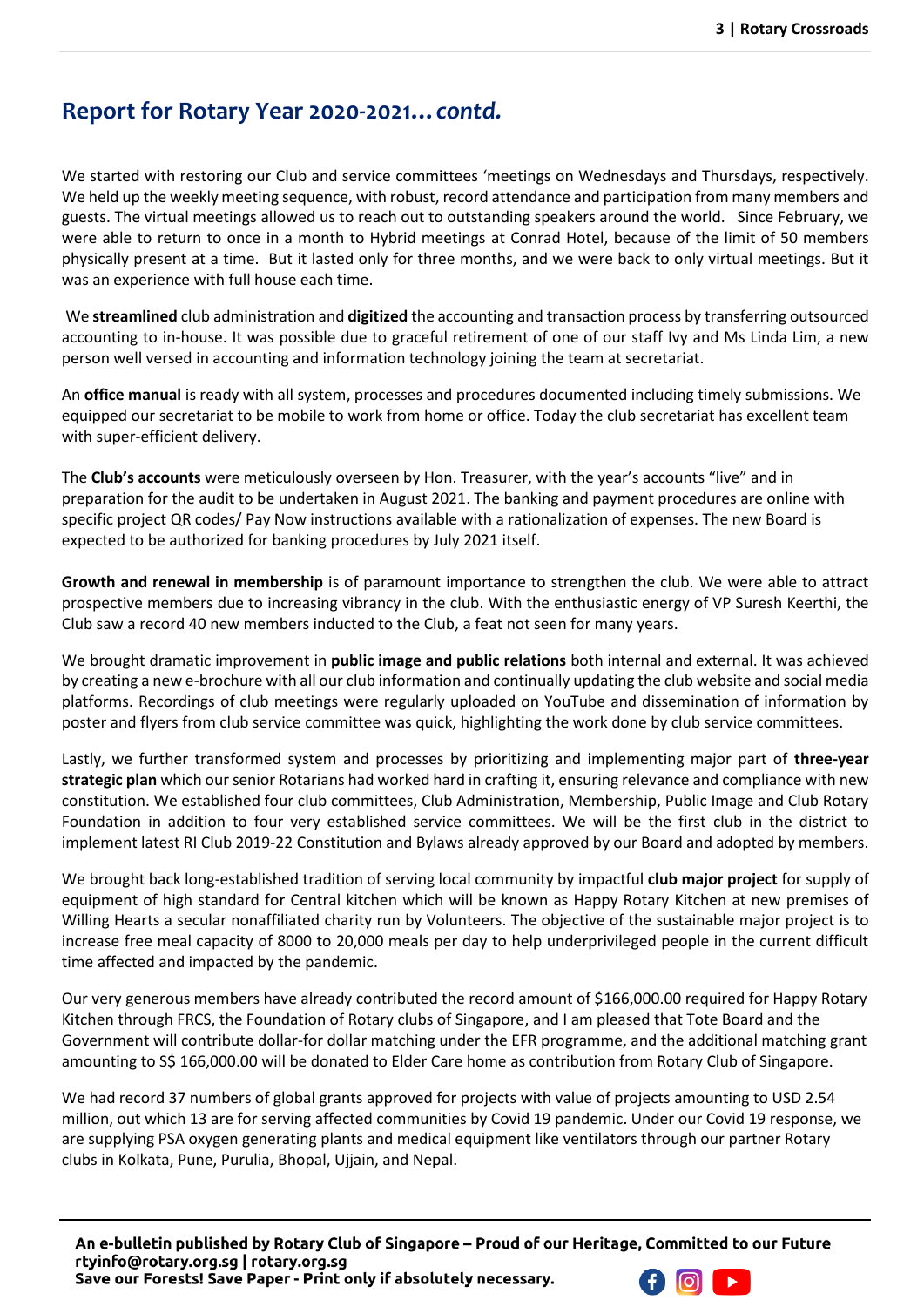#### **Report for Rotary Year 2020-2021…***contd.*

Locally, RC Singapore spearheaded large Rotary Global Grant project, together with other Singapore Rotary clubs, worth S\$ 188,000 for those affected by COVID-19 pandemic, consisting of 18,000 face shields, 4827 AAMI, isolation gowns, all donated to MOH Singapore. We responded quickly to the Covid out break at Bhakti Luhur orphanage in Indonesia and raised \$ 40000.00 to provide all necessary medical supplies and test kits through RC Malang. In Brazil too, in response of pandemic, together with local clubs we distributed Gloves, sanitisers, sanitiser stands PCR test kits at local hospitals.

Next, we implemented several ideas to keep members engaged and inspired starting with a popular program, **KYFR**-**Know Your Fellow Rotarians**, where we invited diverse group of Rotarians to almost every weekly meeting to tell us something about themselves, their vocation and passion about Rotary.

We have started **RIGS-Rotary Interest Groups**, where a member takes a lead and creates an interest groups with fellow Rotarians. Within a short time four interest groups, Jolly Walkers, Cryptocurrency and Cyber Security, Golf Kakis, Cyclist, Investment groups and Art Events groups are already formed with increasing numbers of members participation. I am sure new groups will be formed once restriction on movements are lifted. We kept all members informed under new slot "**What's happening**" in weekly meetings.

We successfully revived **KS Mehta award** in the memory of our beloved Sergeant at arms by organizing Essay competition among interactors from different interact clubs. The subject this year was World peace and understanding. Two interactors were awarded for their brilliant work in writing the essays.

After a gap of many years, we participated in virtual **Youth Exchange program** with RC Colombo. An Interactor Sarah Madugalle spent a week virtually engaging with our interactors from Hwa Chong Interact, YSC members and adopted family.

We celebrated **World Understanding and Peace Day** in hybrid meeting virtually connecting all 22 Rotary clubs in Singapore and hosting from The Pavilion at Conrad Hotel by RC Singapore. Our DG Rajamohan Munisamy addressed all Singapore clubs celebrating from different locations in Singapore. About 450 Rotarians were able to participate in the program.

We also hosted **Synergy Asia** a group of 14 countries and 16 Rotary clubs with more than 300 participants around world and distinguished panel of speakers with Senior Minister of state Dr Janil Puthucheary giving the inaugural address.

Recent launch of **Public Health Ambassador Program** through a public Webinar in collaboration with Saw Swee Hock School of Public Health-National University of Singapore was a huge success and it was picked up by almost every media in Singapore. Our Interactors and Rotaractors will be trained to become health ambassadors advising public to overcome the hesitation in getting vaccinated and imparting knowledge-based information about corona virus and future health issues.

It was phenomenal year, and I would like to express my gratitude and heartfelt thanks to everyone who supported in this endeavor in challenging year 2020-2021.We could not have achieved without their unconditional support for making it successful. I wish Incoming President Louis Lim and his Board a successful year 2021-2022 and I will be there on his board with all my support.

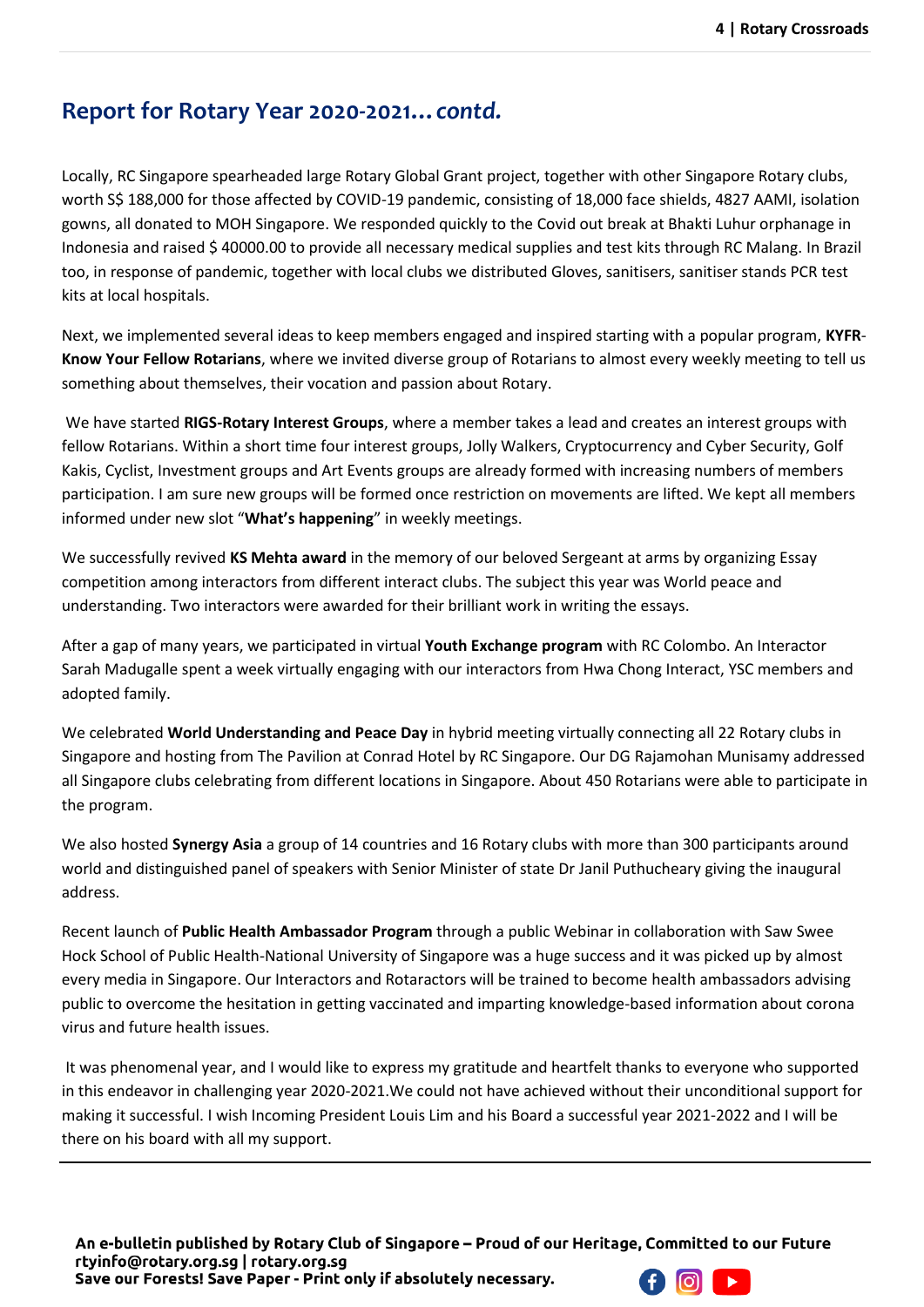# **In Focus**

## **Vote of Thanks to President Dinesh Sharma**

*By PP Paliath "Mohan" Mohandas*

*PP Paliath Mohandas was invited to extend the Vote of Thanks on behalf of the Club as follows:* 

I felt greatly honoured, and privileged when PDG Dr Philbert Chin asked me to give this Vote of Thanks to President Dinesh.

What an outstanding Year President Dinesh and his Board have had!

Why Unique year? – because so many innovative ideas were introduced. At the beginning of the Rotary year, with the pandemic devastating communities around the world, the opportunities for service looked a little blurred, to say the least … but indeed our Club lived up to the Rotary theme of ROTARY OPENS OPPORTUNITIES.

Let us look at some key accomplishments, and see how Rotary opened opportunities:

Starting with the Installation of President Dinesh and his Board in June 2020, almost everything was virtual … only 3 physical club meetings were held, starting with World Understanding and Peace Day (WUPD) on February 23 this year. For this WUPD, 22 Rotary Clubs of District 3310 were connected on Zoom, whom DG Rajamohan addressed from our club's meeting. Proof that with innovation, adaptability and being proactive, many things are possible.

Even without physical meetings, 40 new Rotarians were inducted, a record for at least the past 30 years! VP Suresh needs to be applauded for this dedicated effort! They are mostly younger members who genuinely want to serve the community through our Club.

With so many new Rotarians, there was the opportunity to introduce KYFR every week (Know your Fellow Rotarian), involving both new as well as older Rotarians whom we did not know enough about, be it their contributions to society or their personal and professional achievements … Now, we know.

To keep our new (and other) Rotarians engaged and interested - in this era of social distancing and no mingling … Innovative ideas emerged in the middle of the pandemic, such as RIGS (Rotary Interest Groups) – Cyclists Group, Golfers Group, Investors Group, Jolly Walkers (which came out of End-Polio walks), Block Chain Group, each led informally by an interested Rotarian.

Internationally, this year, our Club went beyond our traditional realm of activities:

hosting SYNERGY Asia, a friendship alliance involving 14 countries;

participating in JWD Group of Rotary Clubs which were chartered by J. W. Davidson in the 1920s; and

the ASEAN Inter-country Community in 9 countries with 35,000 Rotarians.

A significant improvement in club finance was to transfer accounting back in-house, from the outside accounting firm. Public image and PR were both enhanced with a new club brochure, and by fully leveraging



*PP Paliath Mohandas*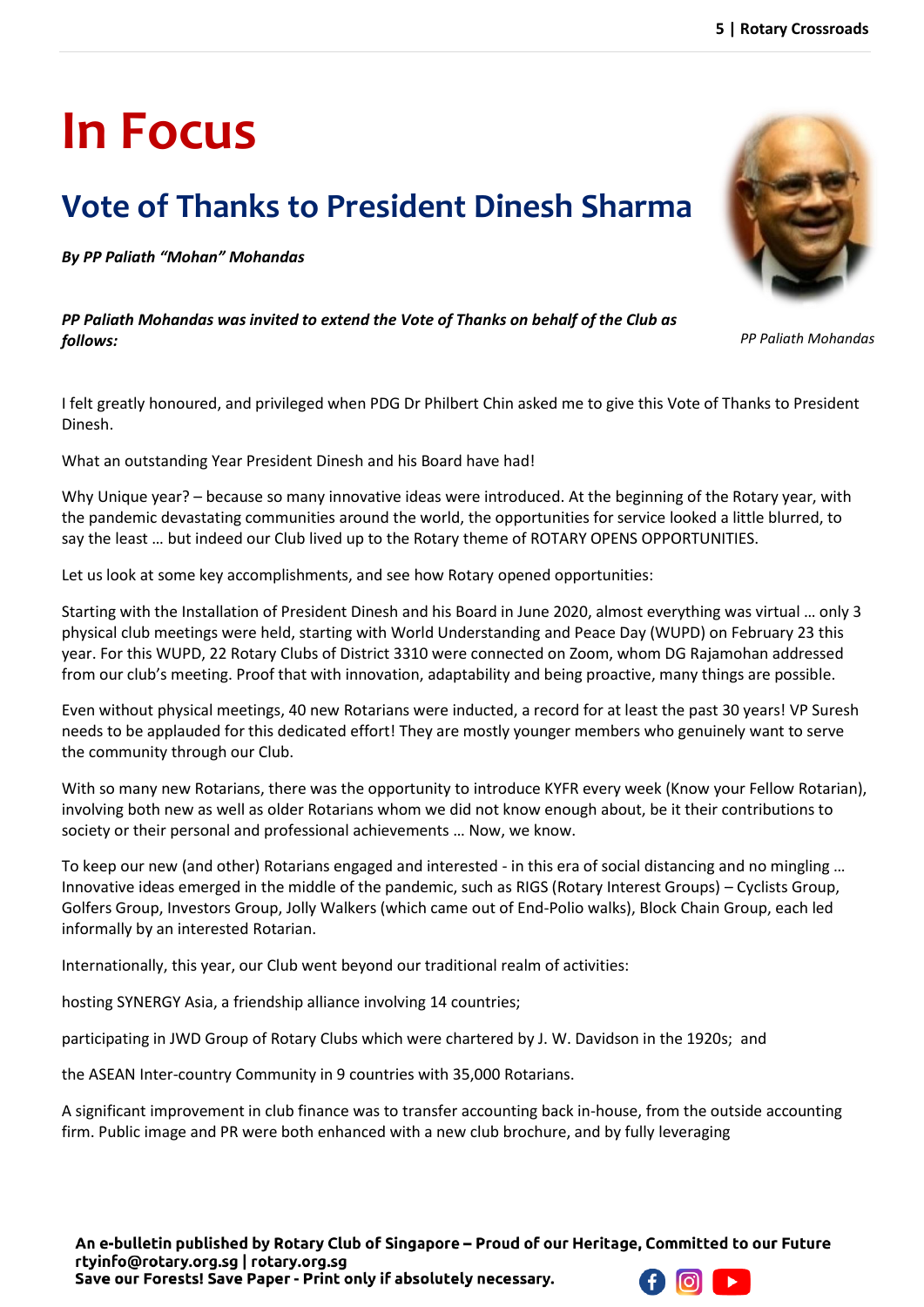#### **Vote of Thanks to President Dinesh Sharma…***contd.*

social media platforms and recording our Zoom meetings on YouTube. All these attracted new members to our club.

In terms of streamlining club operations, President Dinesh and Hon. Secretary Brigitte Holtschneider worked hard to get the Constitution 2019 adopted by our club, and then approved by RI and Registry of Societies (ROS). RI has approved, and ROS approval is expected soon. The By-Laws 2019 were adopted, and a major portion of the 3-year strategy was also implemented. The 3-year Strategy recommendations as accepted by the Board are to be folded into the final SOPs. In line with the 2019 Constitution, 4 Club Committees were established at the very beginning of the year, namely Membership, Club Administration (and Finance), Public Image and Rotary Foundation, in addition to the traditional 4 Service committees.

37 Global Grants (GG) were approved in the year with a total project value of USD 2.54M, of which 15 GGs were for Covid19, around the world … a true 'bumper year' for GGs.

The Phyllis and Charles Rudd Memorial Endowed Fund has been approved for transfer to TRF, for better earnings and for humanitarian assistance.

All of which I just described are NEW initiatives undertaken by President Dinesh and his Board, achieved as a result of dedication and FOCUS.

The Major Project for the year is: to provide kitchen equipment at Willing Hearts, a charity run by volunteers … called 'Happy Rotary Kitchen' - to enhance capacity to 20,000 meals per day, from 8,000 today, for the underprivileged and the needy.

Under the able leadership of the 4 service committee Chairs, the committees, CSC, VSC, ISC and YSC were very busy with their own impactful community projects. The K S Mehta Award essay competition was revived, led by Rtn Uttam Kripalani. President Dinesh signed an MOU with the Saw Swee Hock School of Public Health of NUS for Interactors and Rotaractors to be trained as public health ambassadors, to overcome Covid 19 hesitancy.

Above all, I would say that the spirit of volunteerism has triumphed – be it at 'Food from the Heart' or at 'Willing Hearts' kitchen or Rotarians donating blood, or Covid 19 responses in India, Brazil and ASEAN, to provide PPEs, oxygen plants, masks, etc.

The Club was also a recipient of many District awards for Community Service, Vocational Service, Public Image, International Service and Rotaract … only made possible by the strong leadership demonstrated by President Dinesh and his Team, in line with the 'Servant Leadership' promised by the President at the beginning of his term.

In conclusion: there were unforeseen events besides the virtual meetings, like the unexpected resignation of PE See Mee Lee for personal and family reasons, and that of her board. This necessitated the rapid re-constituting of the Nominating Committee by the President, and PN Louis Lim was elected PE, in record time.

I would be remiss if I did not mention the great support rendered to President Dinesh by First Lady Rekha, who constantly interacted with the Rotary spouses, and generally supported President Dinesh, overall.

I want to end by wishing Incoming President Louis Lim and his Board the very best!

Once again, THANK YOU, President Dinesh and your team … PLEASE TAKE A BOW, for an outstanding year!!

As we are not able to give a standing ovation, because we are virtual, can I ask fellow Rotarians to please join me in giving President Dinesh and his Team a thunderous applause.

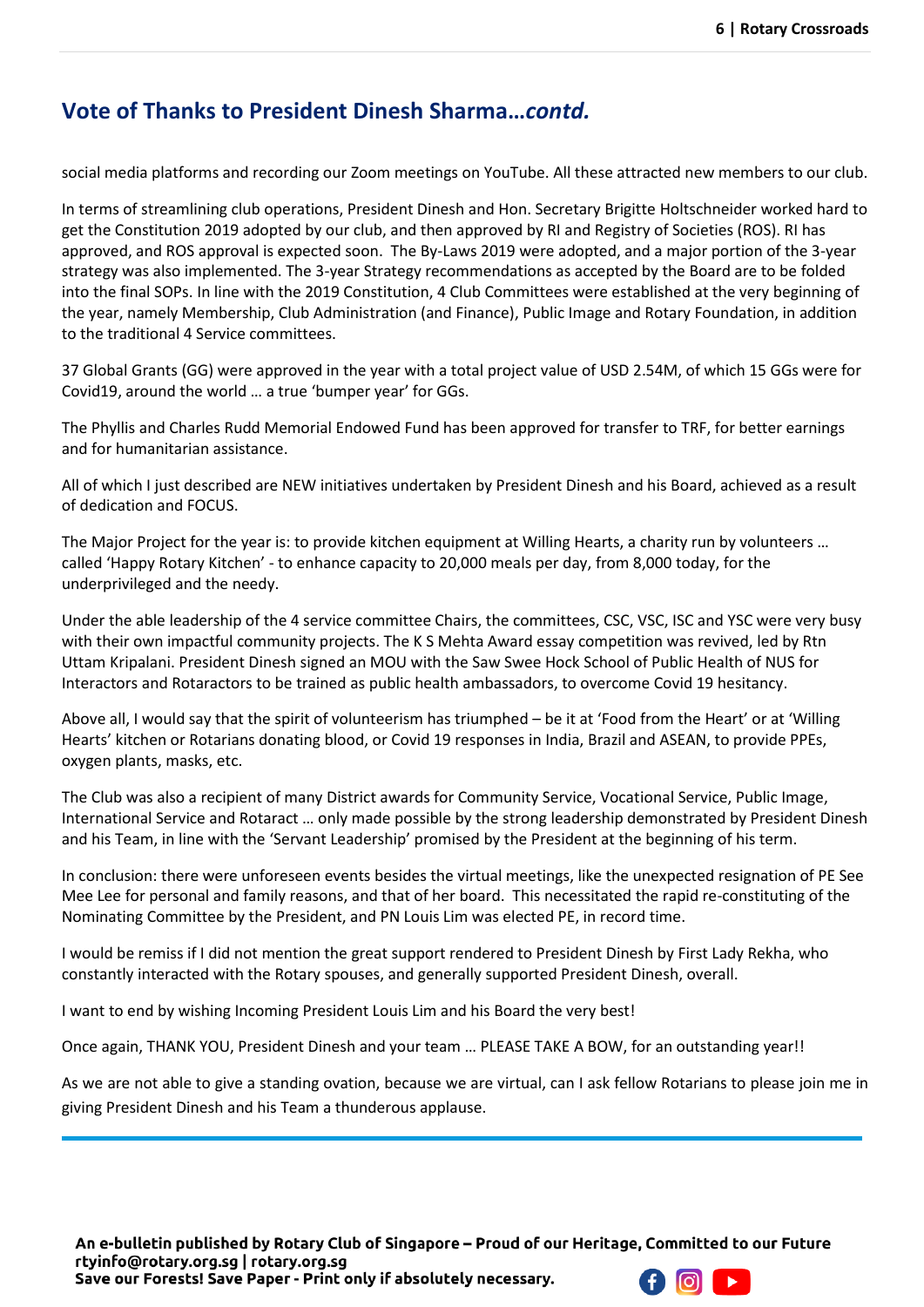#### **Thank You so much!**

President Dinesh thanked all the Directors of 86<sup>th</sup> Board for being a wonderful team, for the great work done with passion sincerity and hard work.

Rtn Suresh Keerthi, VP Membership, and TRF, for amazing energy, achieving a record in getting new members and engaging them.

VP Colin Miles, for developing digital concepts for club and being there.

Hon Secretary Brigitte Holtschneider and Club Administration Chair, for organizing all club meetings, speaker program wonderfully, streamlining office and so many other activities.

Rtn Sonali Sinha, Public Image and PR committee Chair, for transforming the Public Image and PR.

Rtn Manish Tibrewal Honorary Treasurer, for efficient accounting system, digital transactions and ensuring accounts to be ready and audited in time after many years.

Rtn Varun Gulati, ISC Director, despite Covid 19 restrictions on movements and travelling but still delivered maximum projects helping in disaster reliefs and covid affected people and successfully raising funds through art auction.

Dr Irina Francken CSC Director, for your commitment and successfully carryout two major volunteer programs for Willing Hearts and Food for hearts and other community projects.

Rtn Dr Chan Siew Luen, VSC Director, for carrying out double role as VSC Director and chair of Major Project committee diligently and for innovative ideas of raising funds.

Rtn Dr Ganesh Ramalingam YSC Director, for achieving firsts, revival of KS Mehta award, Youth exchange program and for your leadership in organizing YSC events.

Sergeant at Arms, Jean Phillipe Lionnet and Vineet Iyengar for opening meetings on time with zoom guidance. Appreciation to Rtn. Vineet for producing not one but four videos for important events.

#### **Recognition**



To Honorary Member (HM) Pak Mohan Vaswani, President Dinesh thanked Pak Mohan with gratitude and acknowledging his support on behalf of the Club. For supporting Global grants (GGs) in Nigeria and Indonesia, Indore (India) and Nepal. For his contribution of funds for Bhakti Luhur Project, Ujjain Desk Project, Major Project, Other ISC

Projects,

Support for Service Committees from IshK Tolaram Foundation. Contribution to retirement of Ivy Yew. Free Office space at Tolaram Building for Rotary office. Honorary Membership to RC Sonkatch.

For making it possible for many meetings at the board rooms of Tolaram Building.



*HM Mohan Vaswani*

President Dinesh, with great pleasure presented the plaque to HM Mohan in

appreciation of his support and generosity, to be physically delivered later.

An e-bulletin published by Rotary Club of Singapore - Proud of our Heritage, Committed to our Future rtyinfo@rotary.org.sg | rotary.org.sg

Save our Forests! Save Paper - Print only if absolutely necessary.

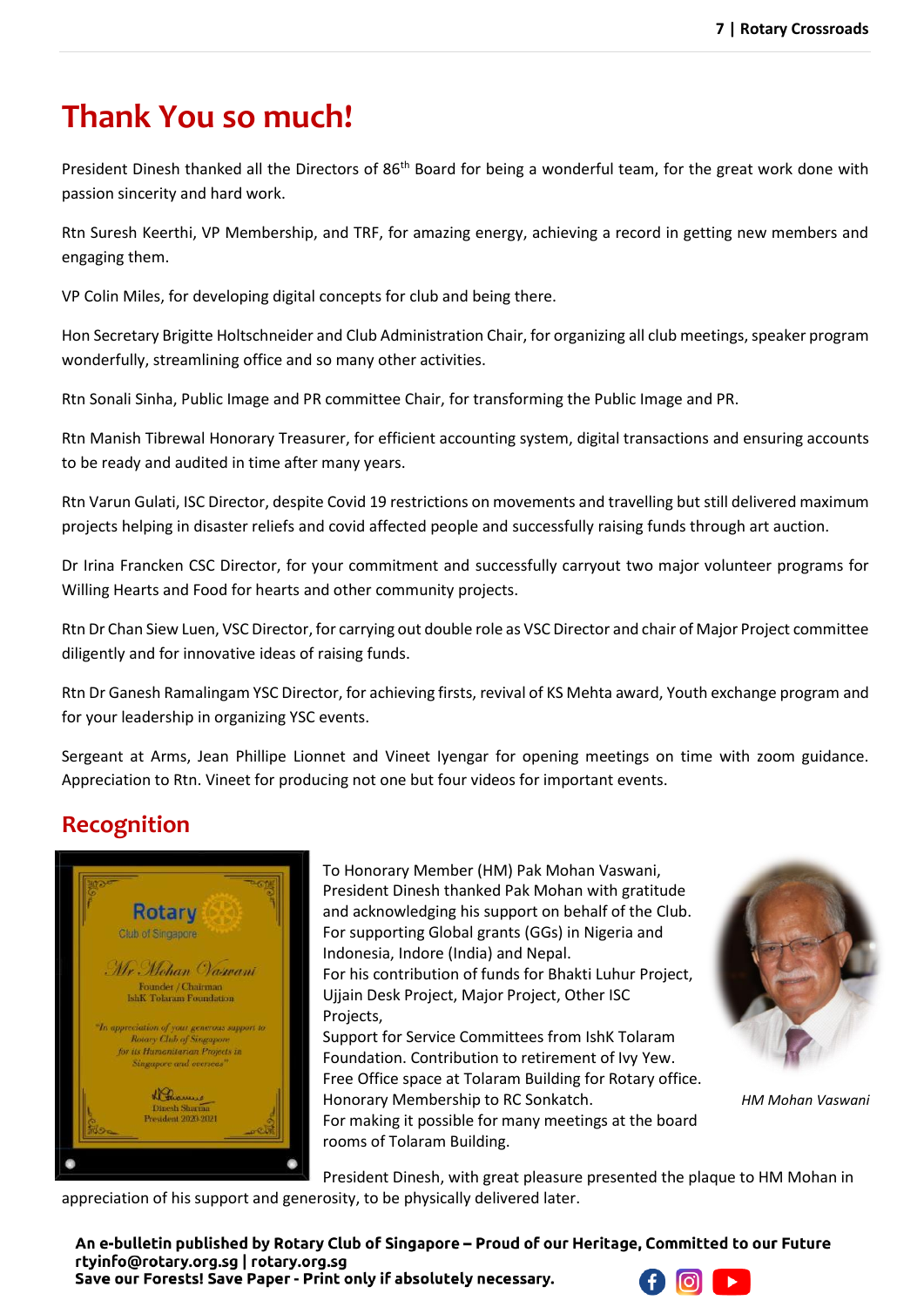#### **Thank You so much!**

President Dinesh, further expressed his gratitude and heartfelt thanks to all members for the support in attending meetings, club activities and generosity in contribution in various projects in this challenging year.

**In the words of President Dinesh:** Honorary member PP Bhagwan Melwani, you were always one of the first at our weekly meetings at 6.45 pm. At 98 years of age, you have inspired us to keep going. Thank you.

Thank you PDG Dr Philbert Chin for your advice at the beginning of the year and later when I approached you.

Past President Paliath Mohandas, thank you for your support advising me on constitution, Bylaws, SOP, three years strategy and specially background history of each. Thank you.

PP Stan Low, you are the moral support always with positive words, cautioning me in advance, mentoring our Service Directors on key issues, your help on Artisan award. Thank you.

PP Tapan Rao, whenever I was in dilemma, I know I can get a swift advice or opinion, thank you for being chair for Club Rotary Foundation Committee, CRFC. Thank you,

PP Dr Yap Lip Kee, you have always been sincere and quietly supporting me whenever I asked. Thank you.

PP Dr Shahul Hameed for quick advice whenever I have asked and most important on finalizing The Phyllis and Charles Rudd Memorial Endowed Fund.

PP Sajjad Akhtar, Thanks a lot for being Membership classification chair. You have been innovative in finding new classifications in technology field Thank you.

Rtn. Uttam Kripalani, thank you for organizing the Essay competition under KS Mehta award so successfully and being on Judging Panel for four-way test debate organized by RC Colombo and assisting membership committee.

Rtn Tom Wolf, thank you for your generous support in major project and becoming major donor Level 1.

To The Past Presidents Stan Low, JK Ong, Perlita Tiro, Philip Leong, Jimmy Ooi, helping so much in giving Rotary information, mentoring new members week after week out of your busy schedule, PP Jimmy thank you for all your support to YSC Chair. Thank you.

Thank you, dear Bernie and Linda for always being there to support me to meet too many deadlines with smiles. I will meet you soon to express my gratitude personally.

There are some more people who worked behind the scenes and made significant contribution. My Executive Assistant Ms Shauna Yee, who could not attend today. She designed and produced Speaker's flyer every week in her spare time on weekends.

First Lady Rekha helped in hiring our admin and accounts executive Ms Linda Lim, Short listing three candidates out of 100 plus application and convincing Linda how good it can be to work in Rotary where new President and Board takes over every year. Besides, she kept spouses informed of Club's activities, particularly speaker's program.

Please forgive me I may not have mentioned many names and I thank everyone for from my heart for all the support and thanks especially the members of the Club you have been there to support me, and my Board.

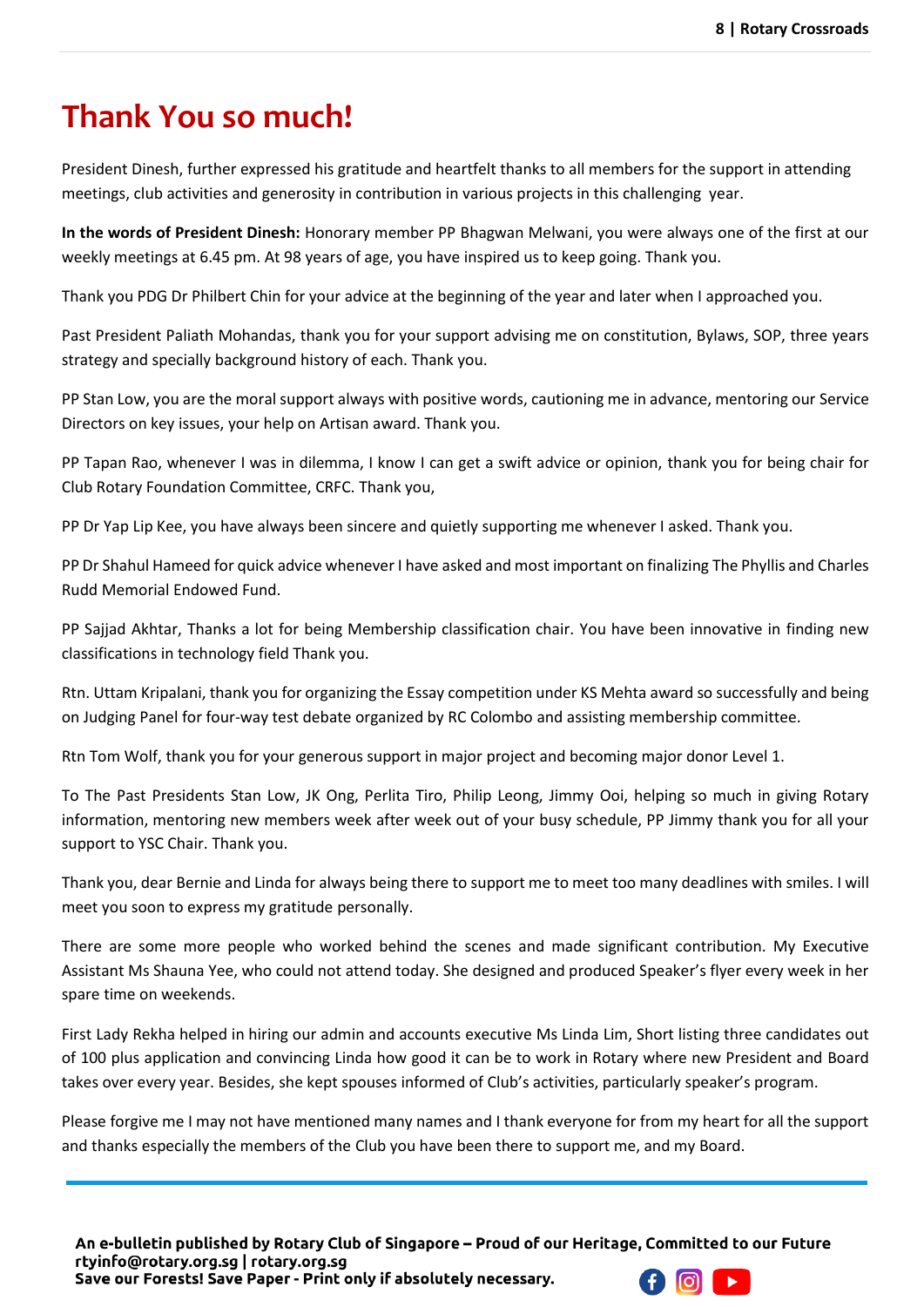# Mark Your Diary

#### **Birthday Celebrants This Meeting Next Meeting**

#### **RC sends best wishes to Birthday celebrants:**

PP Dr Yap Lip Kee Don Dominic PP Philip Leong Shankar Tolety Allard Nooy Yong Poh Shin Willi Hess

#### **Anniversary**

#### **RC sends best wishes to Wedding Anniversary celebrants: Celebrants**

Colin & Carol Miles HM PP Dr Patrick & Lillian Chin Sonali Sinha & Vineet Iyengar Toshi & Yuki Omiyama HM PP Alfred & Joyce Wong Dr Irina & Nico Francken Uttam & Laxmi Kripalani Raj & Melanie Vaswani Andeline Goh & Alex Cobb

#### **Committee Meetings**

**All Service Committee Meetings will be held on Thursdays from 7.00 to 8.00pm**

**COMMUNITY SERVICE: Thursday, 1 July 2021**

**VOCATIONAL SERVICE: Thursday, 8 July 2021**

**INTERNATIONAL SERVICE: Thursday, 15 July 2021**

**YOUTH SERVICE: Thursday, 22 July 2021**

**14 July 2021 From 7.00 to 8.30pm**

**1 st Club Assembly for Rotary Year 2021/22 (continuation) Chaired by President Louis Lim**



#### **GIFT OF LIFE Children with cardiac problems to get help from Rotary's District 3300 & 3310**

**A full set of 3 editions - Book of Humour, Best of Humour & Bank of Humour, come in a beautifully designed box housing this set for only \$25.00**

**Please order a few sets of books for the Gift of Life Project, and place your orders with: Hon. Member Rtn Rewa Mirpuri @ tel: 6241 9157 or email: rewamirpuri@gmail.com** 

#### **21 July 2021 From 7.00 to 8.30pm**

**Speaker**: Prof David Lee Kuo Chuen from Singapore University of Social Sciences

**Topic**: Inclusive Fintech: Crypto, Token & Destination of Goods

#### **Coming Rotary**

**Events**

*July Rotary Fellowships Month* **7 Jul –** 1 st Club Assembly for RY 2021- 2022 **14 Jul –** 1 st Club Assembly (continuation)

*August Membership & New Club Development Month*

*September Basic Education & Literacy Month*

*October Economic & Community Development Month*

*November Rotary Foundation Month*

*December Disease Prevention & Treatment Month*